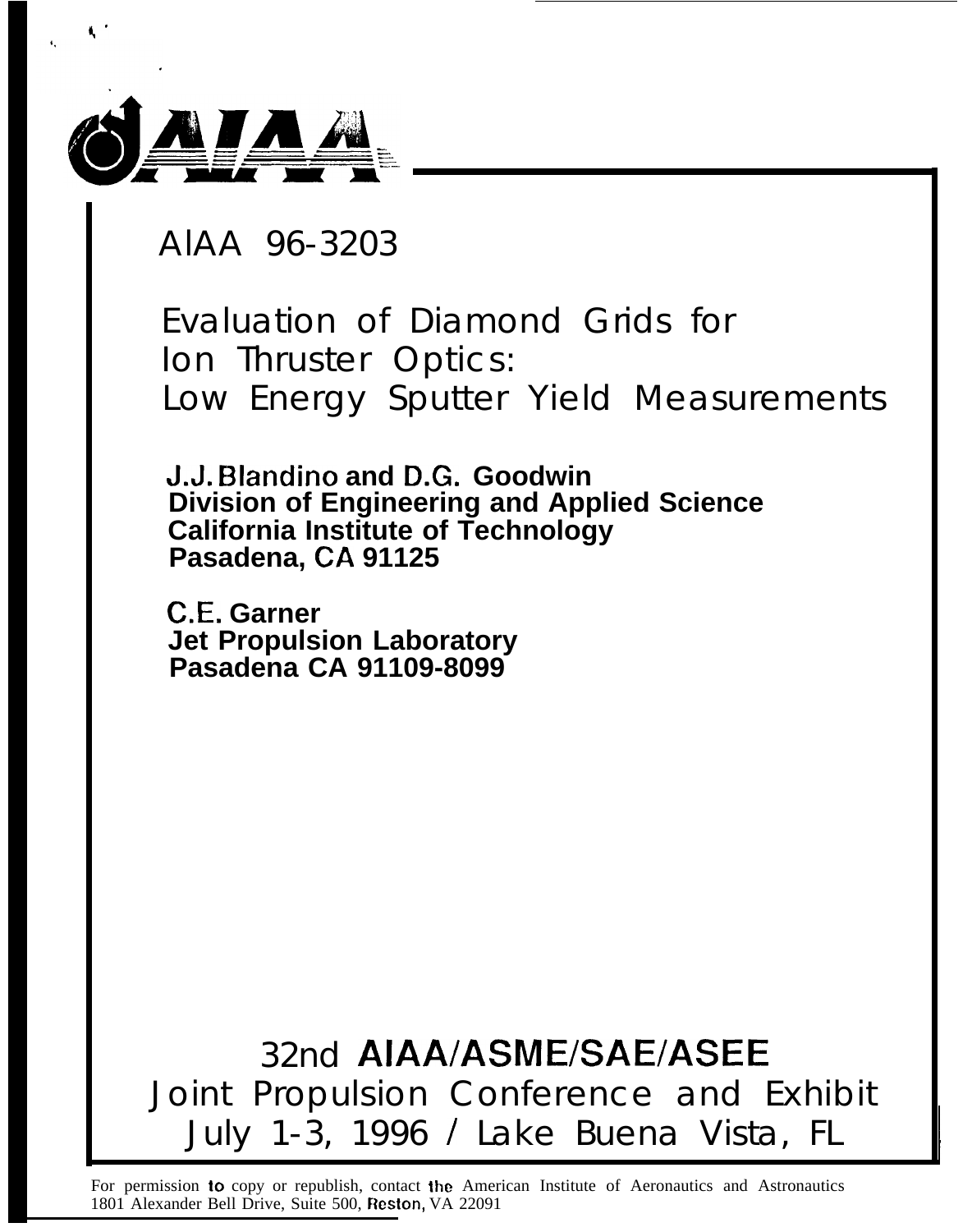# **Evaluation of Diamond Grids for Ion Thruster Optics:** low Energy Sputter Yield Measurements

J. J. Blandino<sup>†</sup> and D. G. Goodwin<sup>‡</sup> Division of Engineering and Applied Science California Institute of Technology Pasadena California 91125

> C. E. Garner<sup>††</sup> **Jet Propulsion Laboratory** California Institute of '1'ethnology Pasadena California91109

## Abstract

Sputter yields have been measured for chemicallyvapor deposited polycrystalline diamond, carbon-carlron composite, and molybdenum subject to bombardment with xenon ions at 150, 750, 500, and 750 electron volts. The yields for molybdenum and carbon-carbonincreased monotonically with energy, **as** expected, with values ranging from 0.36 at 150 cV to 1.4 at "150 cV for the molybdenum and ().1.3 to 0.2.6 for the carbon-carbon. The yield for the polycrystalline diamond was non-monotonic in energy, due mostlikely 10 the surface topography. The diamond yield ranged from ().1? to 0.33 over the range of energies investigated.

#### I, Introduction

In recent years there has been significant progress made in the production of chemically vapor deposited (CVD) diamond films. Improvements in quality, reproducibility, and growth rates ( $>10$  mm hr<sup>-1</sup>) have made diamond films attractive for a variety of applications in the fields of electronics, optics, and tribology, among others [1]. One potential application under evaluation at the Jet Propulsion laboratory involves the use, of diamond films as coatings for ion accelerator electrodes which are subject to sputter erosion  $[2]$ . While much has been published in the CVD diamond literature regarding its electronic, optical, and mechanical properties, there, is relatively little in the way of sputter yields, and none to our knowledge specifically for bombardment with xenon at energies less than 1 keV.

The feasibility of using diamond films as an electrode material for ion thrusters is dependent upon a number of material properties in addition to the sputter yield. These

<sup>11</sup> Member of the Technical Staff, Advanced Propulsion Technology Group, Member AIAA.

include thermal conductivity, electrical conductivity, and coefficient of thermal expansion. These properties have been discussed in a previous paper $[2]$  in addition to fabrication issue.s and relative erosion rates at energies of 500" and 750 cV. In this paper, we present results for the at solute sputter yield, and corresponding erosion rate, of diamond subject to xenon ion bombardment at energies of 150, 2S(), 500, and 750 eV. While. polycrystalline diamond was our primary interest, we were also interested in its yield relative to molybdenum and carbon-carbon composite, **both** in use as electrode materials.

## II, Experiment

An important consideration when conducting sputter yield measurements is 10 minimize the influence of residual facility gases. Previous work suggests that the presence of nitrogen can lower the erosion rate of metals whereas oxygen has been shown to increase the erosion rates of carbon based materials. Reactive ion etching is onc technique which has been used successfully to etch structures in diamond. In this technique a NO2 gas jet incident on a diamond surface is used while the target is under bombardment with  $\cdot$  keV xenon ions [4]. The incident ions in this case provide. the activation energy required to form  $(0)$  and  $CO<sub>2</sub>$  volatiles, Minimizing contamination is therefore essential to reduce the chances of reactively eroding the carbon targets and obtaining artificially high sputter yields. For these reasons the present test was conducted in a facility capable of relatively low ultimate. pressures.

The system used was an ultra-high-vacuum chamber with a 3 cm Kaufman ion soorce (Commonwealth Scientific Corp.) normally used for sputter deposition. The vacuum chamber geometry is depicted in Fig. 2. The systc.in is pumped with a turbomolecular pump (1 15  $1/\text{sec}$ ) backed by a small mechanical pump ( $(0.81/\text{sec})$ ) down into the  $10^{-4}$  Pa (10<sup> $\textdegree$ </sup> Tori) range and then with a 6" cryopump (1 S()() 1./see) to the  $10^{-7}$  Pa (10-9 Torr) range. '1 he base and test pressures for each of the cam arc

Copyright ©1995 by the American Institute of Aeronautics and Astronautics, Inc. All rights reserved.

<sup>&</sup>lt;sup>1</sup>Graduate Student, Member A1AA.

<sup>&</sup>lt;sup>1</sup> Associate Professor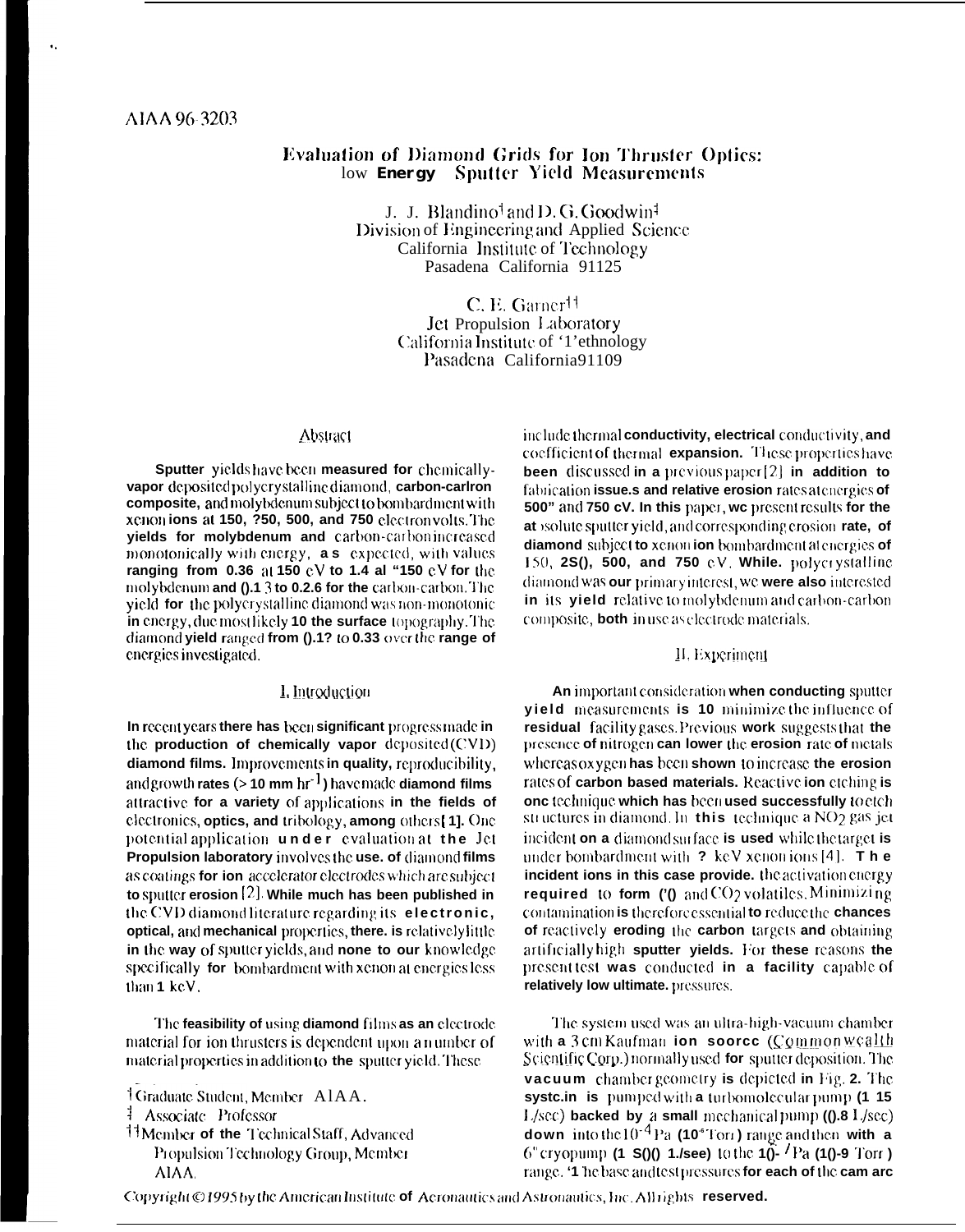summarized in '1 able 1. As an additional measure, the chamber was baked al over 10() C every evening for several hours.

One drawback of using a chamber measuring approximately12 inches high by 15 inches wide is the. relative in flexibility of sample and probe place rncm. The sample.s were. located approximately ?.6 inches downstream of the source exit plane, Although this resulted in relatively high incident current densities, and hence shorter testti mcs, it also resulted in some nonuniformity of the ioncurrent profile over the samples.

The present experimental approach included centering the probe on the point of maximum current density in the beam. This also introduces a non-normal incidence angle into the experiment. In addition, divergence of the ion **beam** also increases the angle of incidence. The angle of the target mount with respect to the source center-line is listed in Table1 along with the divergence angle. A reasonable estimate of the, incidence angle at the large.1 (measured from the surface normal) is the sum of time two angle.s. Unfortunately, we do not have data for the mount angle corle's pending to the 500 CV case, but from the data at the other energies it is likely the mount angle was between 6 and 12 degrees. The incidence angle was therefore sonic.whe.re in the range of 9 to 2.2 degrees allowing for the uncertainty in the dive.rgence angle..

#### III, Data Analysis

The present work utilized the technique where the. depth of the eroded valley in the target material is measured with a micro-stylus or profilometer. One assumption inherent in this approach is that the valley depth represents an averaged volume removed per unit area where in fact it only represents the croded profile. at the location where [he. trace is taken. A true average would require multiple profilometer scans and [hen anintegration] of the "slices" to calculate the eroded volume. The diagram in Fig. 1illustrates the relevant dimensions used in the calculation of croded depth. Measuring the depth only at the center of the valley does not adequately take into account the profile of the valley walls which may not be vertical. It was found that the molybdenum tended 10 have more vertical walls than the polycrystalline diamond in which the valley walls sloped gently. In order to calculate a sputtered volume per unit area, or mean effective depth, the depth profile was integrated according to

$$
h_{e,j} = \frac{1}{(x, -x_i)} \int_{x_i}^{x_i} (y(x)_{mean} - y(x)_{value}) dx
$$
 (1)

The traces obtained from the profilometer were scanned into a computer and digit ized. In addition to facilitating the integration in Eq. 1, this digitized mesavalley-mesa profile could be subjected to statistical analysis 10 quantify surface roughness.



Fig. 1. Schematic of profilometer trace illustrating mesa curve fit which defines datum for depth measurements.

A least squares line fit through the mesa points establishes a datum,  $y(x)_{mean}$ , from which the valley depth at each  $x$  location can be measured. '1'here is a standard deviation associated with this line fit as a result of the mesa surface. roughness which is incorporated into the overall uncertainty estimate. The effective depth  $h_{\epsilon g}$  is then used 10 calculate the number  $N_A$  of target atoms removed per unit area;

$$
N_A, \rho h_{\text{eff}} \frac{N_{\text{avo}}}{M} \tag{2}
$$

where  $N_{\alpha\nu\rho}$  is Avogadro's number, M the molecular weight, and  $\rho$  the target density. The values for the sample density used in calculating the yields were 10.2  $\gamma$ /cm<sup>3</sup> for molybdenum, 1.65  $\gamma$ /cm<sup>3</sup> for carbon-carbon, and  $3.5$  g/cm<sup>-5</sup> for the CVD diamond Because of difficultly measuring the CVD sample volume the density was estimated to be that of single crystal diamond. SEM imaging of [he. sample did not reveal any evidence of porosity indicating this is a good assumption.

A planar probe was usc(1 to measure current incident on the target. This probe surface was a 0.063" diameter tungsten disk which was biased to ?5 V Mow facility ground to repel electrons. There are **several** effects which contribute to the experimental uncertainty in the reported measurements. These include secondary electron emission from the probe as well as collection of doubly ionized gas atoms and charge exchange ions. The measured current was corrected for secondary electron emission using data from Ref. 3. This correction is small (1 .4-1.5 percent) for the tungsten probe used. A gas utilization officiency and ratio of double to single ion current was calculated for each case using the methodology described in Ref. 10. The results of these calculations are shown in Table 1.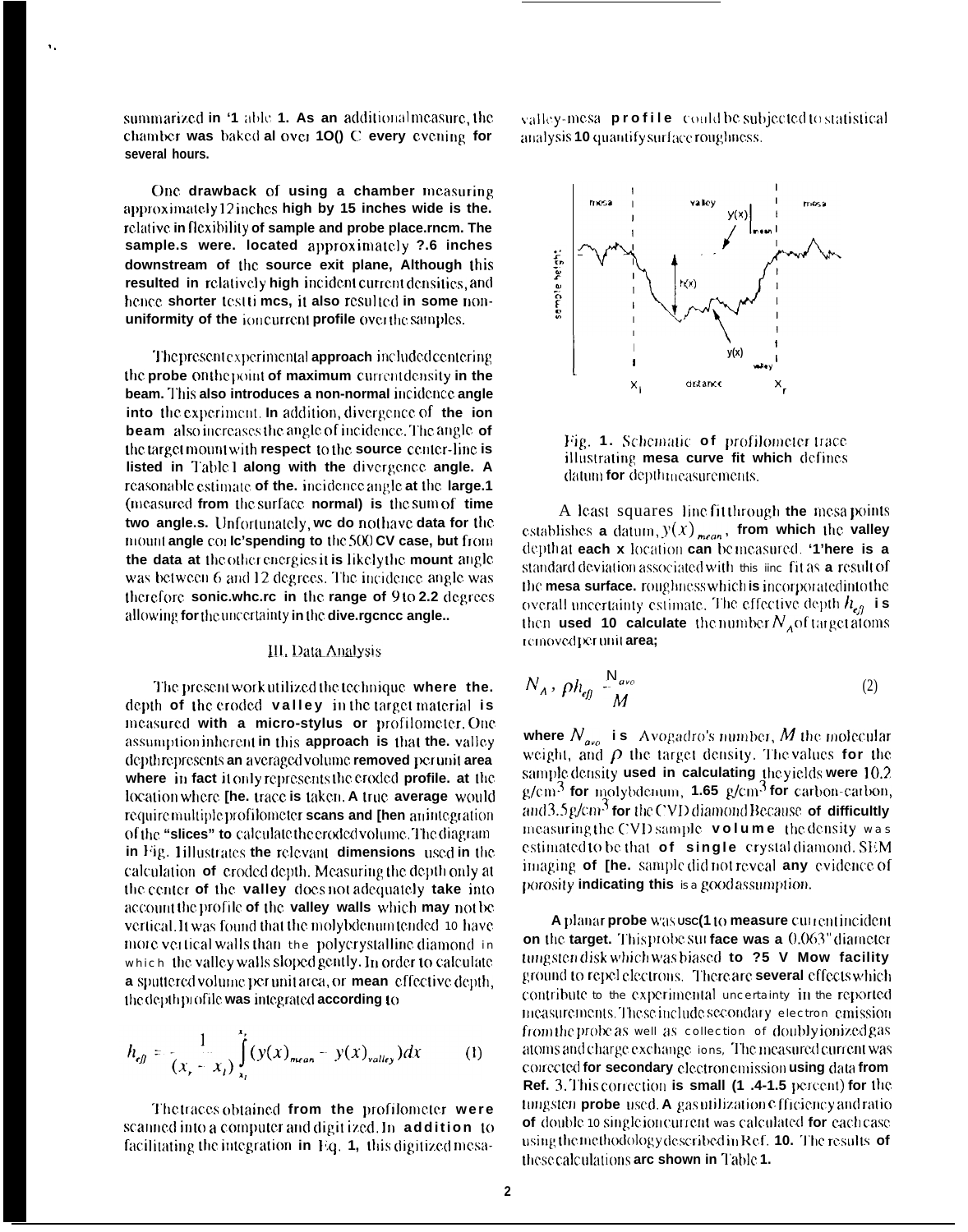Because the base pressure for these tests was relatively low, the dominant source of gas atoms which arc available to become charge exchange ions will be the unionized xenon from the discharge chamber, a fraction of wb ich will drift out through the grids and into Ibe. beam. The ratio of the beam current 10 the total gas mas flow rate (expressed as a current) is the gas utilization efficiency. For commercial ion sources used primarily for sputter deposition (as opposed to propulsion), this efficiency can be quilt low mulling in significant loss of unionized gas through the grids. If the charge exchange current is a significant fraction of the collected current, a correction must be made to avoid overestimating the dosage of energetic sputtering ions. The total current collected at the probe is given by

$$
J_p = J_b(1+\gamma_2) + J_{\alpha\alpha}
$$

where  $J_{\mu}$  is the energetic beam current,  $\gamma_2$  the secondar y electron emission coefficient, and  $J_{cex}$  the current due to charge exchange ions. Because one is really interested in dosages, the currents are integrated over the duration of the exposure  $\tau$  to obtain an expression for the total delivered charge  $Q_{\rm k}$  due to beam ions.

$$
Q_b = \frac{1}{1 + \gamma_2} \left[ \int_0^{\tau} J_p(t) dt - \int_0^{\tau} J_{ce}(t) dt \right]
$$
 (3)

The first integral in the brat.kc.(s represents the uncorrected, recorded probe. cur-rent. 'I'his was intc.grated graphically from the strip chart data for the probe. The second integral represents the dosage of charge exchange ions and generally is not known as a function of time.. Analysis will---:ir(iclc-ir]-cell (PIC) computer simulations were used to estimate the charge exchange current at least to the right order of magnitude. Based on these calculations a constant value for the charge exchange current equal to IO percent of the mean (averaged over the test duration) energetic current density was used.

Rc.cause the probe will count the arrival of a double ion as Iwo single ions, it is necessary to calculate the equivalent single ion dosage at the target. In terms of the double 10 single ion current ratio

$$
R_d = \frac{J_b^{+}}{J_b^{+}}
$$

we can express the dosage of single and double ions as

$$
Q_b^+ = \frac{1}{1+R_d} Q_b \qquad Q_b^{++} = \frac{R_d}{1+R_d} Q_b
$$

'1 he total dosage of energetic, sputtering ions at the target is [hen

$$
N_E = \frac{1}{e} \left( Q_b^+ + \frac{1}{2} Q_b^{++} \right) \tag{4}
$$

The yield is then given by the ratio of atoms removed to incident energetic ions;

$$
Y = \frac{N_A}{N_F} \tag{5}
$$

which can be expressed in terms of the. previous expressions as

$$
Y = -\frac{h_{ef}}{(\int_{0}^{1} J_{p}(t)dt - J_{ex}\tau)} \left[ \frac{\rho e N_{ave}(1 + \gamma_{2})(1 + R_{a})}{M(1 + \frac{R_{a}}{2})} \right] (6)
$$

where a constant charge exchange current has been assumed. Although [he. yield given by Eq. 6 is corrected for double ion dosage in terms of the *number* of incident ions, it dots not correct for *damage* caused by the double ions which impact with twice the energy. This is a much more dill icult correction 10 make since one would have 10 have some knowledge of the yield as a function of energy which is what is being calculated. As seen in '1'able. 1, for the operating conditions used in these tests, the fraction of double ions was insignificant,

In these experiments the probe (and target) was located only 6.6 cm (2.6 in) from the source. With the target and source. in such proximity, a potentially significant uncertainty in the measured current is introduced by nonuniformity of the beam profile. During the experiment, the probe is centered on the point of maximum current in the beam. This was checked at various times during the experiment by moving the probe slightly and observing the probe c urrent. The eroded portions of the samples arc located within  $a 1.27$  cm  $(0.5$  inch) diameter circle centered on the probe. Non uniformity of the beam results in the current density decreasing away from the probe. This situation was worsened by localized erosion of the ion source, accelerator grid resulting in the complete erosion of the webbing joining a group of  $4$  or  $5$  holes (out of a total of  $4\frac{1}{5}$  holes) in the grid. The resulting perturbation in the beam symmetry was noticeable in a subsequent mapping of the current profile. 1'0 cone.cl the dose calculation for beam non uniformity, the density profile maps were used to estimate the incident current at the exposed sample as a fraction of the probe or maximum beam, current.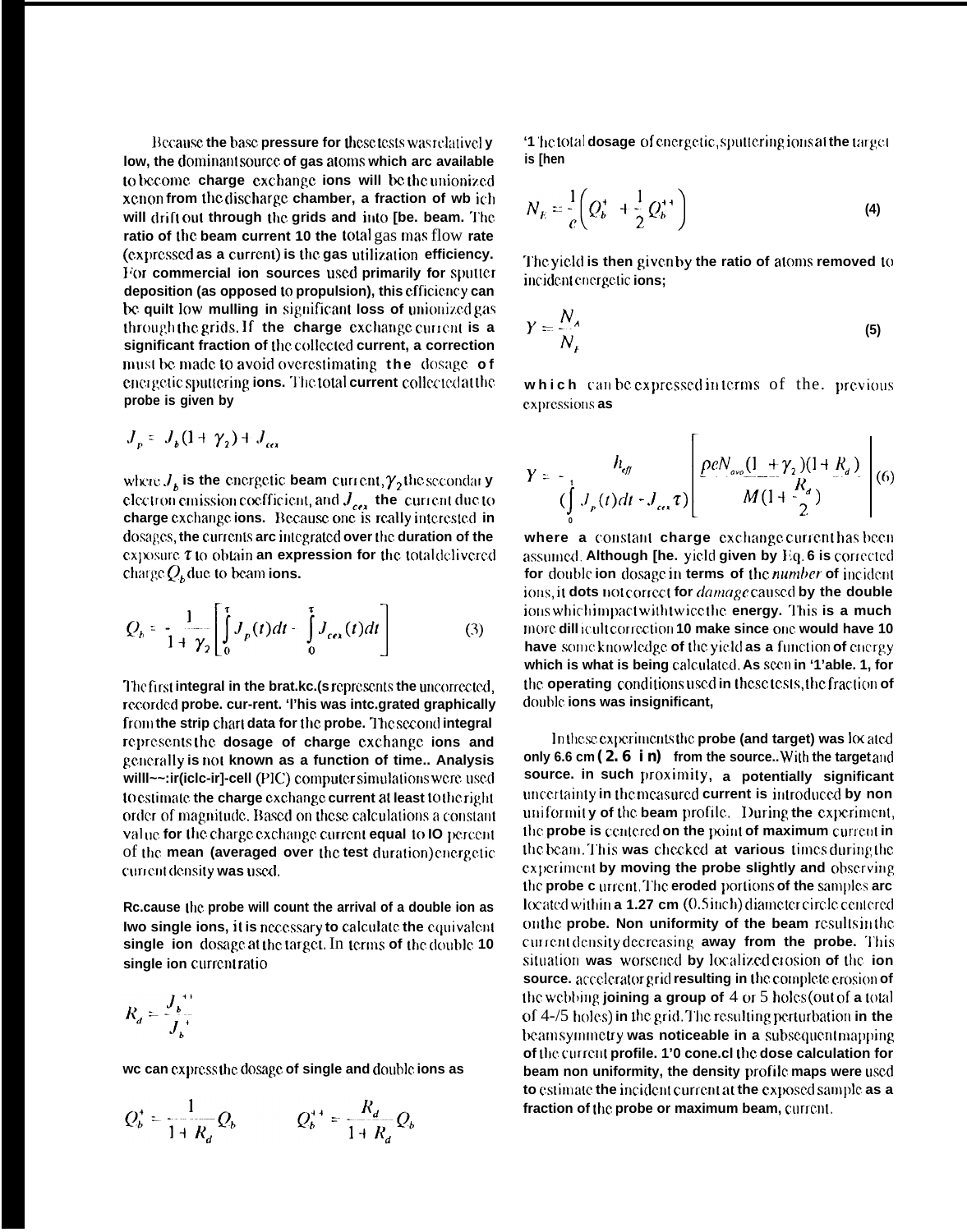### IV, Results

The yield measured for molybdenum is presented in Fig. 3 along with data from Rosenberg and Wehner [5] and Weijsenfeldet al. [6]. Both of the.sc previous studies used plasma sources to provide the incident ions and utilized measurement of target mass loss to determine the quantity of sputtered material. Although a quantitative comparison is difficult without uncertainty estimates for the earlier work, the yields calculated here arc set.n 10 be greater by a factor of 1.3 at 750 cV up to a factor of 3.1 at 150 cV.

The most significant difference between the present work and the sc calier experiments is that in the present work the, targets were bombarded al non-normal incidence. In a study of the effect of incidence angle on sputter yields, Wehner (Ref. 9) determined that metals generally fall into one of three classes; those exhibiting a 1) "very slight angle cffect", 2) "moderate angle effect", and 3) "very pronounced effect". The third group include.s iron, tantalum, and molybdenum. Wehner's data includes sputter vields for molybdenum as a function of incidence angle subject  $[0]$  heavy ion sputtering  $(Hg^+)$  at energies of 200cV and 800cV. This data was used to determine an empirical relation for the ratio of the yield at some angle relative to that for normal incidence as function of angle and energy:

$$
\frac{Y(\theta)}{\mathbf{1}(\theta)} = f(\theta, E) 0^{\circ} < 0 < 30^{\circ}
$$

The data corrected using thing this empirical relation is shown in Fig.3. The sensitivity to incidence angle

suggests Ibis is a likely source of the difference in the professor results with those of the previous work. Other possible differences include secondary electron emission, charge exchange, or double ion current collection.

At low energies  $( $1 \text{ keV}$ )$  the secondary electron emission is roughly constant and less than 2 percent of the beam current for xchon incident On the tungsten probe [3]. This represents only a small uncertainty. The technique used by Wehner in this previous work, name.ly biasing a target substrate in a plasma would not induce a large charge exchange current since the acceleration of the ions occurs over a relatively small volume (sheath). As a result it is unlikely that he was collecting a significant charge exchange current which he did not correct for. Finally, with respect to damage due to double ions, from the. last two columns in "1'able 1, it is evident that in the present experiment the role of double ions was negligible. This eliminates the possibilty that double ions with twice the kinetic energy could account for the higher yield.

The absolute yield data for allthree materials arc presented in Fig. 4, The carbon-carbon yield increases monotonically with energy, as expected from previous investigations with graphite. [5]. Unlike graphite, the carbon-carbon composite consists of graphitic fibers woven together in a carbonaceous matrix, which is in part graphitic and part glassy carbon [7]. Although these targets were polished before testing, examination of the profilometer traces reveal an increase in surface roughness after exposure to the beam, probably resulting from local variation in yield due to non-homogenaities in the material.



Fig. 2. Schematic of the UI IV test system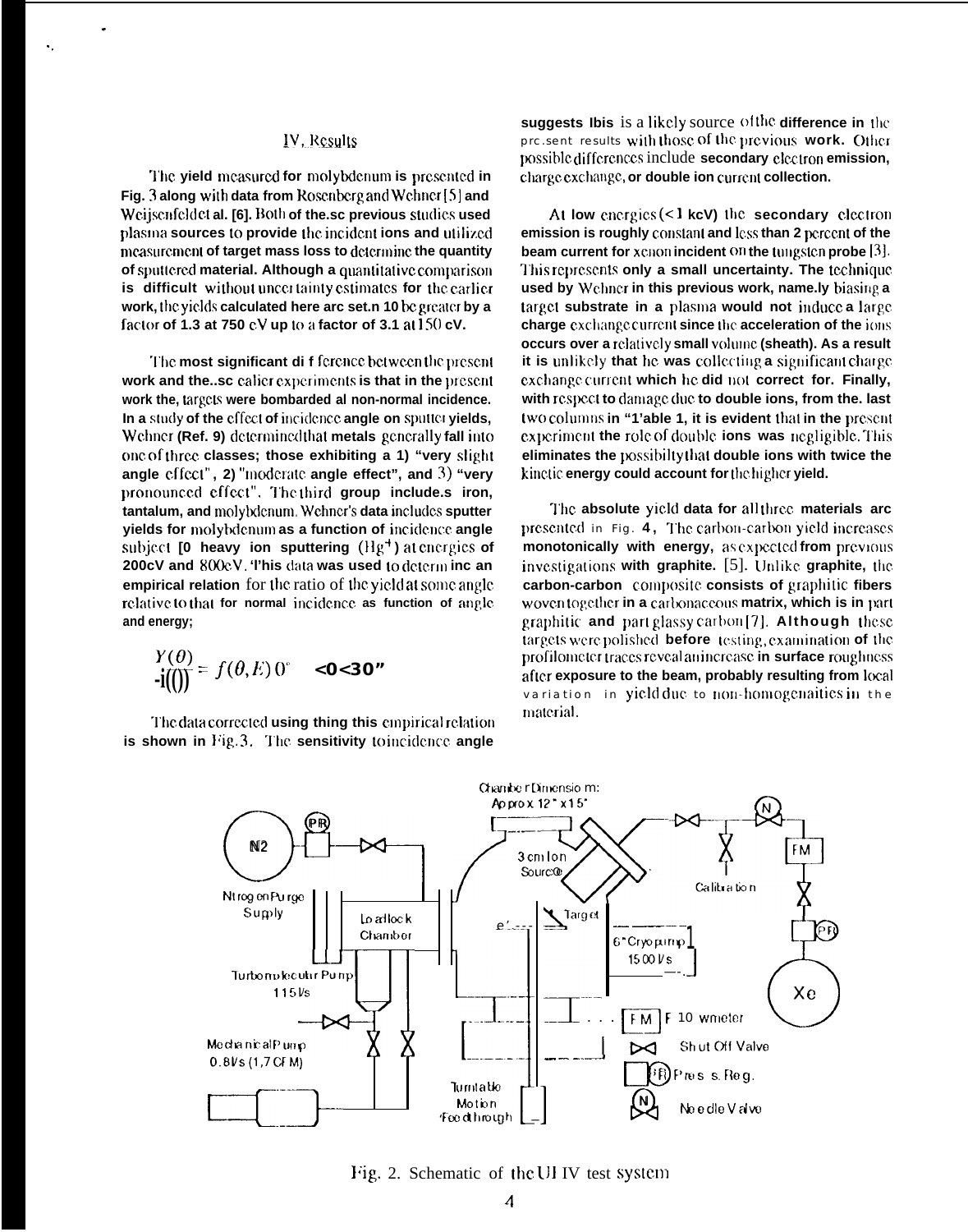Table 1. Base and test pressures, calculated discharge gas utilization efficiency and double to single ion current ratio.

| $1$ inergy                      | <b>Base Press.</b> | Test Press.      | <b>Gas Utilization</b><br>1 fficiency | $I^{++}$<br>$\mathbf{f}$ |
|---------------------------------|--------------------|------------------|---------------------------------------|--------------------------|
| (cV)                            | $(Torr x 1(-))$    | (Torr x $10^4$ ) |                                       |                          |
| 150                             |                    |                  | 0.022                                 | $()$ . 00097             |
| $\mathcal{P}$<br>5              |                    | 2.1              | $0.06 - /$                            | 0.00264                  |
| 500<br>$\overline{\phantom{a}}$ |                    | 2.1              | 0.088                                 | 0.00326                  |
| h                               | 2.3                |                  | (.0.091)                              | 0.00340                  |



Fig. 3. Comparison of molybdenum yield with data of Weijsenfeld and Rosenberg illustrating pronounced effect of incidence angle. Incidence angles for present work are listed in Table 2.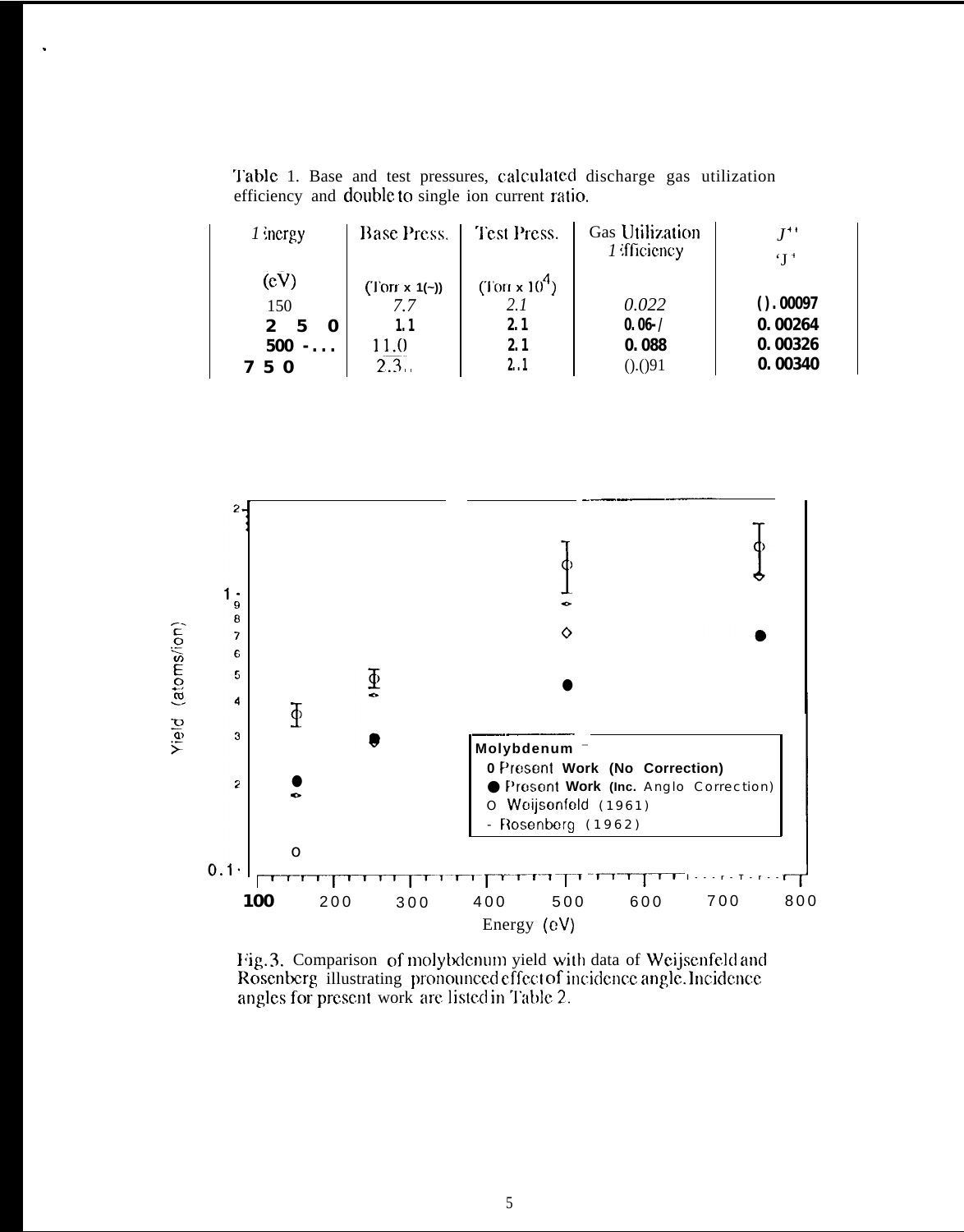

Fig. 4. Sputter Yields for Molybdenum, Carbon-Carbon composite, and CVD Diamond



Fig.5. Erosion Rates for Molybdenum, Carbon-Carbon composite, and CVD Diamond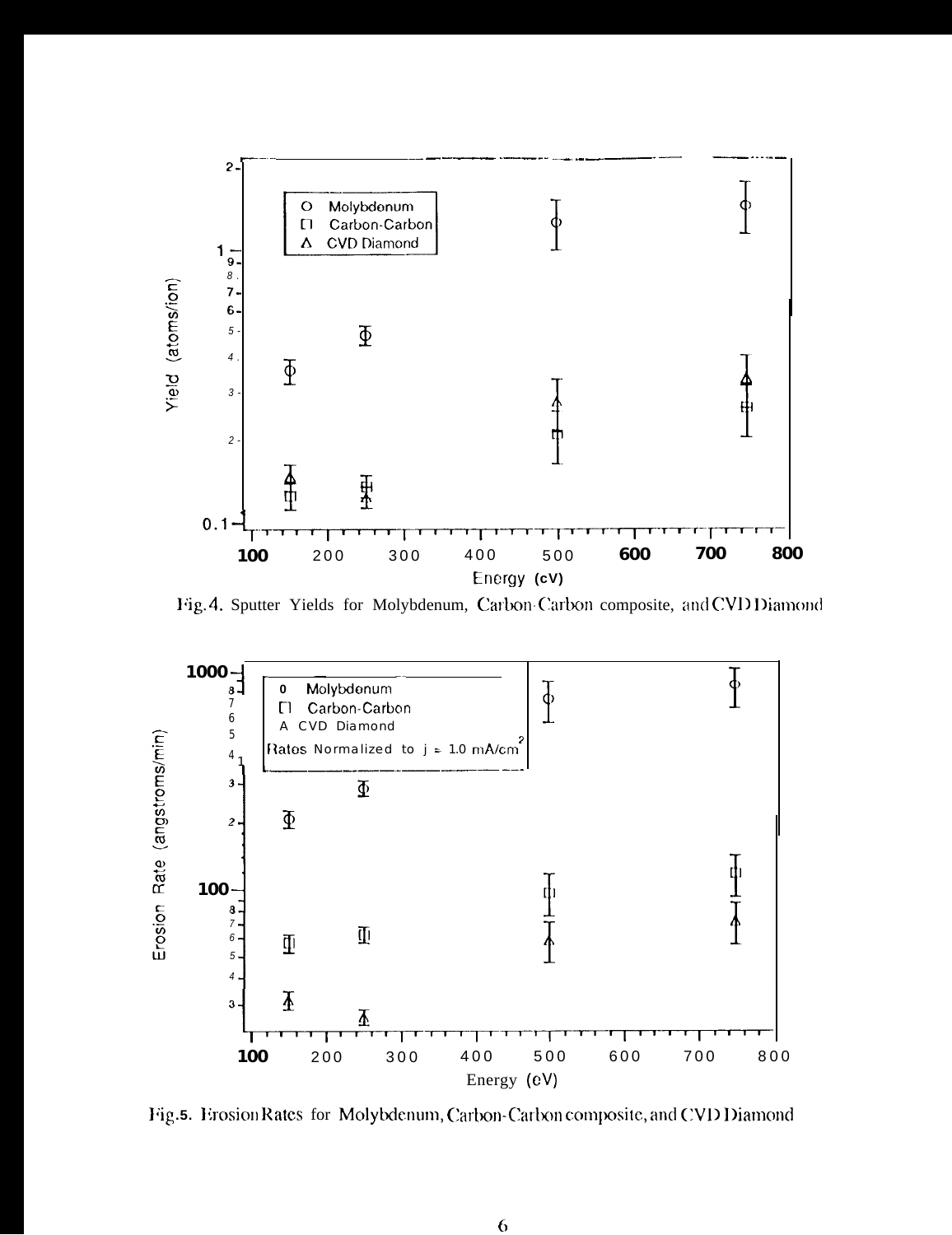The yield data for the polycrystalline diamond is lower **than expected at an energy of**  $?50$  **eV where it deviates** from a monotonically increasing function. Incidence angle **data for polycrystdlinc materials in the** kcV **mngc suggest a Cos- <sup>1</sup> dcpcndcncc [8] in which the yield incrcascs wilt] incidence angle. Referring to Table 2, an incidence angle** for this case of 17 degrees would result in a vield close to **10 pcrccnt higher than that at normal incidcncc and therefore** does not account for the lower yield. The lower **than expected yield is likely due to effects of the surface topography of the sample.** To investigate this possibility, the sample was imaged with an SEM in the eroded valleys **tori'csponding 10 each of the lests. These photographs** reveal a larger density of pits in the surface used for the **150 and 250 CV tests, This face of the sample corresponds** 10 the **firsl layer grown in the deposition process which maycxplain thchighcrdcnsity of pits. II ispossiblcthcsc** arc areas where the crystallites had not completely covered **the substrate during the growth process. In particular, the** valley corresponding to the test at 250 CV is seen to be **noticeably rougher with** a higher surface density **of pits. In** gene.ral the yields for rougher surfaces tend to belower due in part to rc-deposition of sputtered material along side.s of **surface fcalurcs.**

> '1'able 2. Mean current densitiy at target andincidence angle (from normal) **avc,r:igcd over tc.s( duration.**

| Encrgy |                       | Incidence Angle |
|--------|-----------------------|-----------------|
| (cV)   | (mA/cm <sup>2</sup> ) | $(\deg)$        |
| 150    | $0.27 + (-0.02)$      | 14.5            |
| 250    | $0.71 + (-0.05.$      | 12.2            |
| 5 (X   | $1.63 + (-0.34)$      | 17.4            |
|        | $2.56 + 0.54$         |                 |

For engincering calculations the erosion rate is ofter **a more mcanigful way to present comparisons of** sputtering data since one does not have to correct for **differing material densities to assess relative performance. I'hc erosion rate is related (o the sputter yield by [he following rclalion;**

$$
\dot{R} = \frac{h_{\text{eff}}}{\tau} = \left(\frac{M}{e\rho N_{\text{AVO}}}\right)Y\bar{j} \tag{7}
$$

where  $\vec{j}$  is the mean current density average.d over the duration of the exposure. This can be determined from the **previous expression for the dosage of energetic ions by** 

$$
\bar{j} = \frac{1}{\tau} \left( Q_b^+ + \frac{1}{2} Q_b^{++} \right) = \frac{e}{\tau} N_E \tag{8}
$$

The **erosion rate results for the** three materials arc **prcscnlcd in Fig. 5 with value.s normalized 10 a current density of 1**  $\text{mA/cm}^2$ .

# **Y.** Conclusions

Sputter yields were measured for molybdenum, **carbon-carbon, and polycrystallinc diamond subject to xenon ion bombardment in the energy range of 150 to 750 Cv . Erosion rates were calculated for each case corresponding to a normalized current density of 1 n**A/cm<sup>2</sup>. The ratio of erosion rate for diamond relative to molybdcnum and carbon-carbon **is** listed in Table 3. The **ratio** at **250 cV** is high duc to the lower than expected **erosion rate of lhc polycrystallinc sample as previously** discussed. The **conclusion from these** measurements is that **CWIJ diamon(i ciin decrc.asc the erosion rate by roughly 40 pcrccnt rctativc to carbon-carbon, and 85 - 92 pcrccnt** relative 10 molybdenum.

> **I**able 3. Ratio of Erosion rates for **molybdenum and carbon-carbon relative to** diamond.

| <b>Energy</b><br>(cV) |                 | $r_c$ c             |
|-----------------------|-----------------|---------------------|
| 150                   | $6.8 + 1.3.5$   | $1.8 + (-1.3)$      |
| 250                   | $10.8 + (-3.5)$ | $+/-$<br>1.3<br>2.4 |
| 500                   | $12.5 + / 3.5$  | $1.6 +/- 1.3$       |
| 750                   | $11.8 +/- 3.5$  | $1.7 +/-$           |

As was discussed in Ref. 2, two appraches arc under consideration to utilize the lower erosion rates for diamond. One is to coal a molybdenum (or possibly carbon-carbon) grid with a diamond film, the second is to fabricate the grid from a relatively thick (1 mm) free **stariding film. "1'hc extent to which grid life.tirnc can bc incrcascd will strongly dcpcr)d on which of these I.WO** approaches is adopted because a coating tens of microns thick will eventually be eroded through. However, given the number of companies which currently perform high **quality** diamond film coatings (especially on molybdenum substrates), the benefits in increased lifetime suggested by **the data arc wor h persuing.** 

# VI, Acknowledgments

The work described in this paper was performed by the **Jet Propulsion** Laboratory (JPL), California Institute of Technology, under contract with the National Acronautics **and Space Administration.**

**I'lic a~ihors wis}i 10 cxprc.ss tlicir ttianks (o tlic m:iny** individuals who helped make this work possible. In particular, Dr. Marc Nicolet for making the Sputter **l)cposition I,abofiitory available to us, I)r. -Richard Koba of Gyst:illinc Materials Corp. for providing the synthetic**

—.